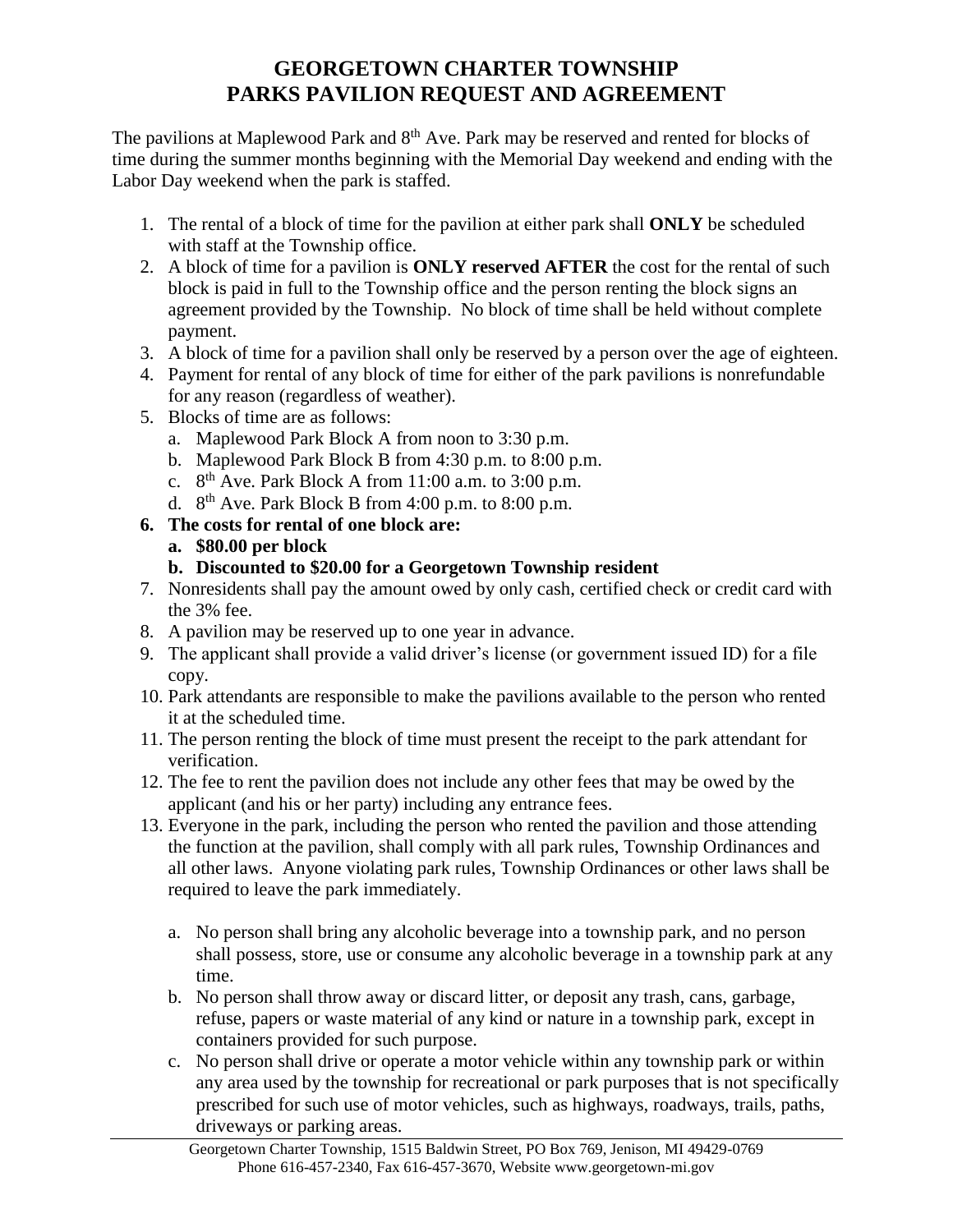- d. No person shall operate, ride in or on, or otherwise use any snowmobile, all-terrain vehicle, motorboat, or motorized watercraft including, but not by way of limitation, any outboard motor, jet ski, or other motorized craft or waterboard.
- e. No person shall build, use or maintain, or allow to be built, used or maintained any fires or shall not burn wood or other substances, except in portable grills specifically designed for cooking purposes.
- f. No person shall disturb the public peace and quiet by loud, boisterous or vulgar conduct or make, aid, give countenance to, or assist in making any improper noise, disturbance, breach of peace or diversion tending to a breach of peace, including the use of loud or vulgar language within the park.
- g. No person shall willfully destroy or damage in any manner, or deface, destroy, injure or tamper with any property not his own, or without proper authority, or in any manner mar the walls of any building or any fence, tree, sign or pole or other property within the park, or take or meddle with any property belonging to the township or remove the same from the building or place where it may be kept, placed, standing or stored without authority from the official custodian of such property.
- h. No person shall bring or allow any animal or household pet owned by him, or under his supervision or control, within park property, unless such animal is secured to a leash not more than ten feet in length, and provided further that no such animal shall be allowed, in any event, in the bathing beach area.
- i. No motor vehicles shall be driven in the park at a speed in excess of ten miles per hour.
- j. No person shall undress for the purpose of changing clothes or for the purpose of changing in and out of bathing suits or for any other purpose within the park or within any car, motor vehicle or toilet facility within the township park at any time.
- k. No person shall bring into the park, possess or control, within the park, any bow and arrow, pistol, rifle, gun, shotgun or other firearm, unless such item is disassembled and contained in a locked or sealed container.
- l. No person shall hunt within the township park or shall fire or shoot or prepare to fire or shoot any rifle, gun, pistol, or other firearm, and bow and arrow within the township park at any prescribed, stationary, or moving target, or carry on the activity commonly known as target practice.
- m. No person shall walk, hike, ski, bicycle, run or jog, except for emergency purposes, on or along a trail or path within any township park, or within any property owned by the township, or used by the township for recreational purposes or for park purposes that is specifically marked and prescribed for use of motorized vehicles only.
- n. No person shall swim, wade, or play in the lake waters except during a period when only such hours that such swimming facilities are in normal operation.
- o. No person shall swim, float, or otherwise go beyond the barriers marking and identifying the allowable swimming areas adjoining each park within a lake.
- p. Children shall not be allowed in the parks or recreation areas, or in the lake waters, unless accompanied by a parent, guardian, or other person who shall assume responsibilities and control over such child.
- q. All persons operating, riding in or using sailboats, canoes, sailboards, or other nonmotorized watercraft shall wear lifejackets or lifesaving devices approved by the U.S. Coast Guard.
- r. Persons using the township parks shall deposit all waste and trash, excess containers, and papers in the trash barrels located on the park premises.
- s. No person shall build or ignite, or allow the burning of any open fire within the park area.